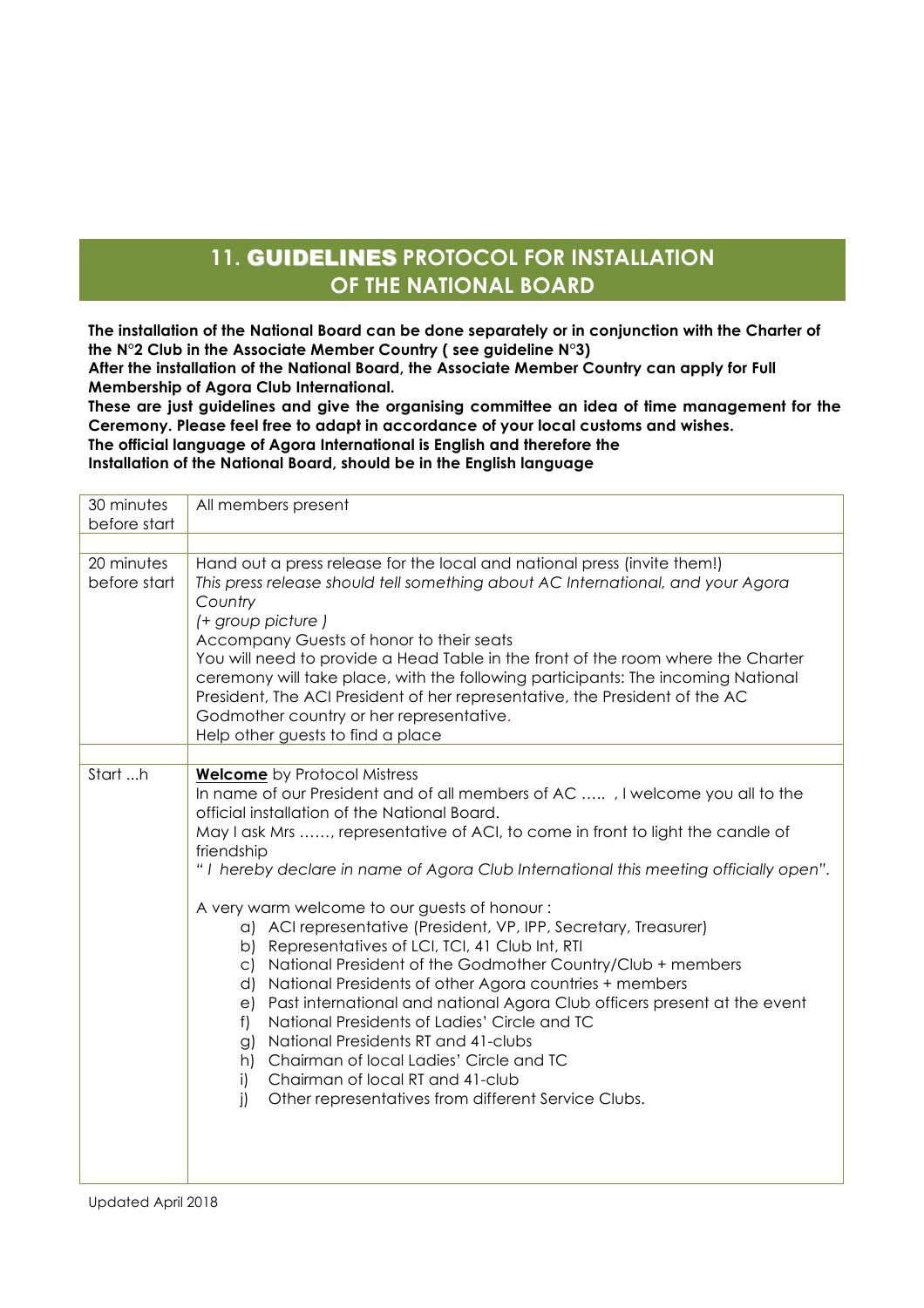| Excused are                                     |
|-------------------------------------------------|
|                                                 |
|                                                 |
|                                                 |
| We received greetings and congratulations from: |
|                                                 |

## …………………………………………… ………………………………………… **Aims and Objects** Protocol Mistress :

stand up for the reading of the N "May I invite you to stand up for the reading of the National Aims and Objects of Agora Club ……. by Mrs. …. "

"The Aims and Objects of Agora Club International are:-

...h10' \* To link all all National Associations of Agora Club International

and develop the friendship which unites them around the motto :Donner et Tolerer: (Service and Tolerance) \* To promote, co-ordinate

\* To be non-political and non-sectarian

\* To maintain good working relations with the organisations in the Round Table Family

Protocol Mistress : "Thank you ....."

|      | Protocol Mistress: "at this point I would like to announce that the banner exchange<br>will take place at the end of this meeting. The representatives of all clubs present will<br>be called by name.                                        |
|------|-----------------------------------------------------------------------------------------------------------------------------------------------------------------------------------------------------------------------------------------------|
|      |                                                                                                                                                                                                                                               |
| h15' | Speech Agora Club International representative<br>Protocol Mistress : introduction of the ACI representative + "May I invite Mrs  To the<br>stand please"<br>Speech by ACI representative<br>Protocol Mistress: "Thank you " + little present |
| h25' | Invitation to the Installation of the National Board                                                                                                                                                                                          |
|      | Protocol Mistress: "May I now invite Mrs , our President and Mrs.  (ACI<br>representative) to come forward for the solemn moment of the installation"<br>The ACI representative presents the Jewels with the ACI pin to the new               |
|      | National President + international banner (exchange of banners)<br>The new National President calls her board members forward and presents<br>the chain of office with the ACI pin: Vice President, Secretary and Treasurer                   |
|      | Protocol master: "We are very proud and honored to have officially installed the first<br>National Board of Agora Club  (name country)<br>May we have your applause please "                                                                  |
|      |                                                                                                                                                                                                                                               |
| h40' | Speech of the incoming National President AC<br>Protocol Mistress: Introduction of National President Mrs + invitation to speech<br>President: Speech<br>Protocol Mistress: "Thank you " + flowers or a present                               |
|      |                                                                                                                                                                                                                                               |
| h45' | <b>Speech of the representative Godmother Country</b><br>Protocol Mistress: Introduction of representative Godmother country Mrs +<br>invitation to speech                                                                                    |